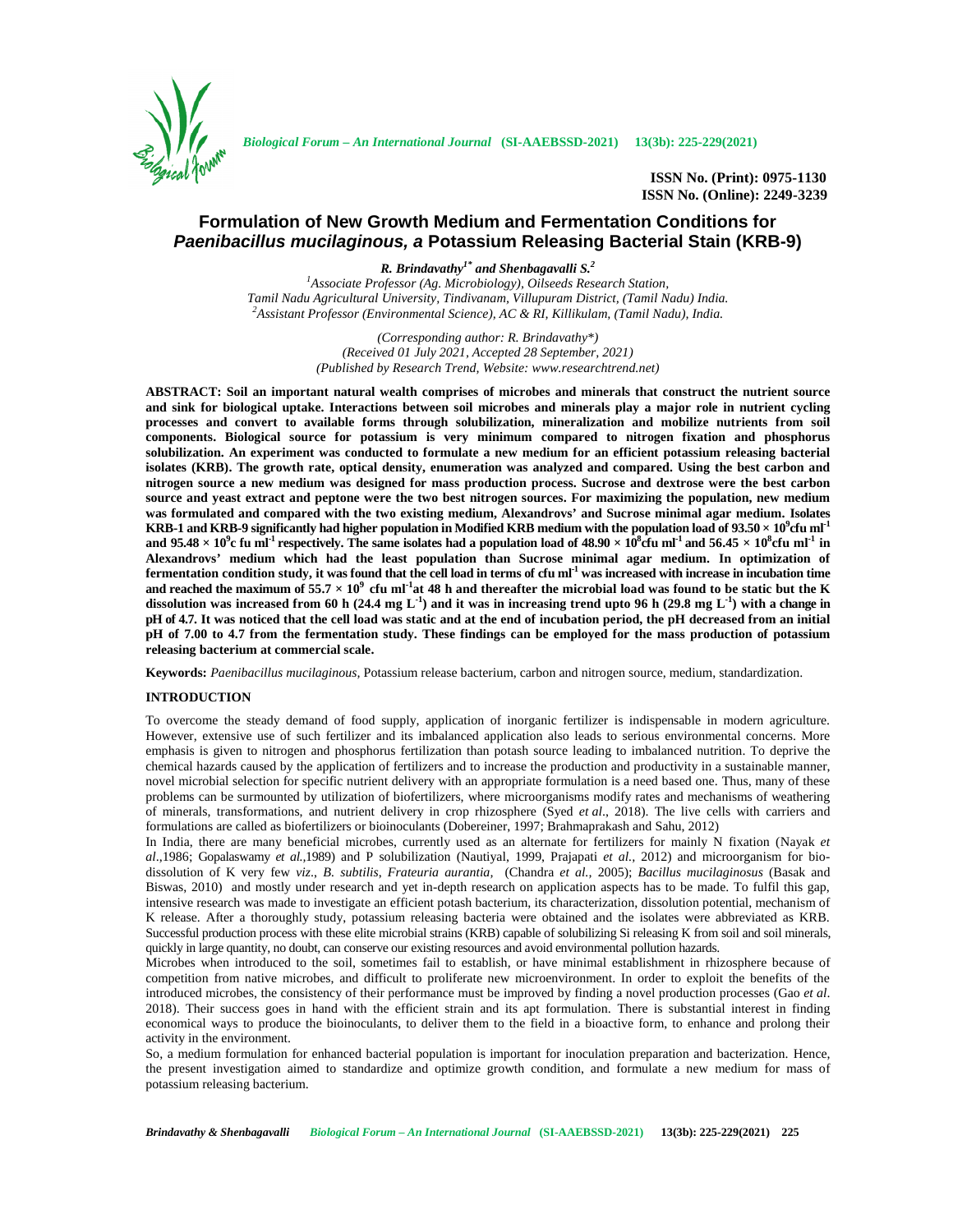# **MATERIALS AND METHODS**

This study was conducted at Department of Agricultural Microbiology, Tamil Nadu Agricultural University, Coimbatore. The materials used in this study includes different carbon and nitrogen sources. The experiment was conducted using CRD with a set of treatments and replications which varies with the experiment. The results were statistically analyzed. Microbial populations were represented by log transformed value. The culture that possesses higher dissolution potential was used in this experiment. The best cultures employed were KRB-9 identified as *Bacillus mucilaginosus* (Brindavathy and Gopalaswamy, 2014) and now this culture is placed in Paenibacillus group (Zha *et al.,* 2011). KRB-1 was identified as *Bacillusflexis* by MALDI-TOF analysis (unpublished).

### *Experiment I. Effect of different carbon substrate on potassium releasing bacteria*

The KRB isolates were analyzed both in plate assay and broth assay for its growth in different carbon substrates *viz.,* casein, dextrose, fructose, lactose, mannitol, sucrose and starch. These carbon substrates were substituted in Alexandrovs' broth (Baldani and Dobereiner, 1980) at 1 per cent (w/v) level. One ml of KRB-1 and KRB-9 were inoculated to the sterilized broth. Presence of growth was observed after 5 days of incubation at  $30^{\circ}$ C and compared with a control containing no added carbon source. The difference in carbon source was compared based on population in dilution plate technique and optical density reading. From the enumeration data obtained and OD value the best carbon source was selected for medium standardization (Table 2).

# *Experiment II. Effect of different nitrogen substrate utilization of potassium releasing bacteria*

Similarly, the KRB isolates were analyzed for growth in different nitrogen substrates *viz.,* ammonium chloride, ammonium sulphate, beef extract, peptone, KNO<sub>3</sub> and yeast extract. These nitrogen substrates were substituted in Alexandrovs' medium (Sheng *et al.*, 2002) at 0.3 per cent (w/v) level and incubated at 30 $^{\circ}$ C for 5 days. Presence of growth was observed after 5 days of incubation and compared with a control containing no added nitrogen source in the medium. Based on the growth on plates and optical density reading of the grown liquid culture, the nitrogen source that supports the maximum growth was selected and the same was used for medium standardization.

#### *Experiment III. Standardization of growth medium for potassium releasing bacteria*

Standardization and formulation of new medium for KRB isolates was done with the best carbon and nitrogen substrates obtained from the experiment II and III. The new medium "modified KRB medium" was formulated with 1 per cent and 0.3 percent of carbon and nitrogen sources respectively and supplemented with one per cent mineral (powdered feldspar or Potassium alumino silicate). For medium standardization, the best carbon sources dextrose and best N sources peptone were added to formulate new medium. This was compared with the two standard medium selected *viz.,* Alexandrovs' medium and Sucrose minimal agar medium (Sheng and He, 2006). For this study three sets of 100 ml of each three medium were prepared in 250 ml flask and were sterilized. To this one ml of log phase grown cultures of five KRB isolates viz., KRB-9, KRB-1, KRB-3, KRB-7 and KRB-10 was inoculated and incubated at room temperature for 3-5 days. For microbial population assessment the 1ml of the broth of respective KRB isolates cultures were serially diluted, plated with each respective medium and parallelly the OD value was also observed at 620nm (Table 3 and Fig 1).



**Fig. 1.** Standardization of medium for potassium releasing isolates.

# *Experiment IV. Screening of optimum fermentation conditions for the selected KRB isolates:*

This study was carried out for optimizing the fermentation condition to produce more bacterial population and to find out the phase at which maximum dissolution takes place was performed. The process was carried out in a 5.0 litre capacity fermenter with the working volume of 3.0 litre. Optimization of substrate concentration, pH and fermentation time were attempted and standardized. Modified KRB media was prepared and added to the fermenter. The medium pH was adjusted to 7.2 and sterilized. Ten percent inoculum of KRB-9 starter culture was inoculated. The samples drawn at every 12 hours intervals were used to find out the optimum fermentation conditions that supported the maximum population and cell density. Simultaneously the samples were subjected to analyses the K release using flame photometer. The concentration of potassium in the solution was deduced from the standard curve and the percentage of potassium in the sample was calculated (Jackson 1973). Population enumeration and extracellular polysaccharide production was studied by plate assay. EPS production was scored by Sambrook and Russell (1989) method. The plates were incubated at room temperature for 4-5 days. The amount of polysaccharide produced was observed visually and scored as no polysaccharide production (-), weak polysaccharide production (+), moderate polysaccharide production (++) and high polysaccharide production (+++).

# **RESULT AND DISCUSSION**

*A. Effect of different carbon and nitrogen sources on KRB-1 and KRB-9 isolates*

Nutrient sources are an indispensable criterion for normal microbial metabolism and regulate the active centers in their physiological cycles. These provide the stability to the synthesis of macromolecules and maintaining cell structure. It supports the

*Brindavathy & Shenbagavalli Biological Forum – An International Journal* **(SI-AAEBSSD-2021) 13(3b): 225-229(2021) 226**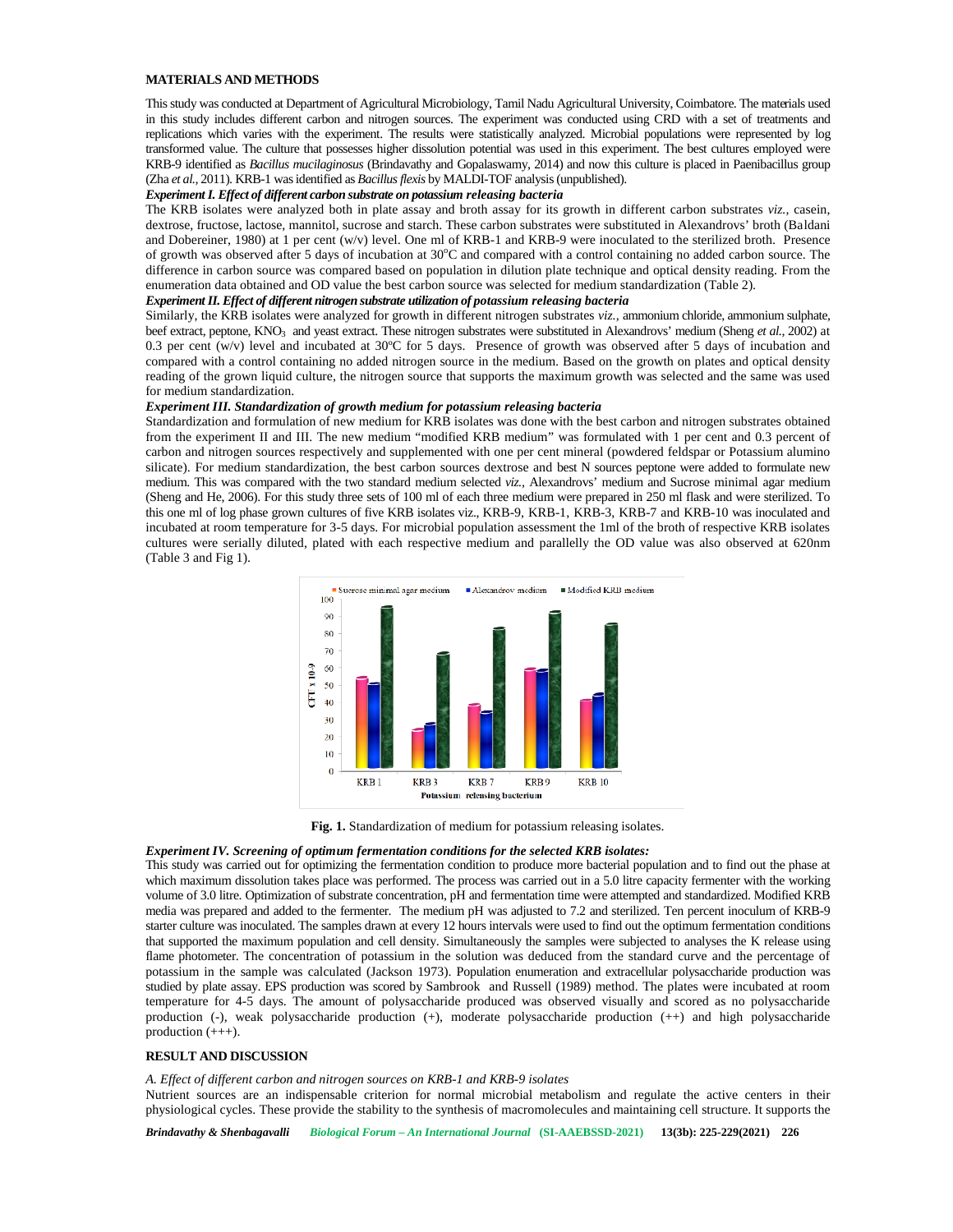cell by supplying energy while multiplication and also protects it while biointrusion in new environment (Ghasemi and Ahmadzadeh, 2013). Therefore, it is imperative to develop a large-scale culture of potash bacteria by optimizing C source and N source in the culture medium. The carbon and nitrogen substrate utilization profile of the KRB isolates tested, exhibited high divergence among the isolates. The differences in the ability to utilize various C and N sources may be mediated by specific operons and structural genes required for the breakdown of the specific substrate (Wang and Liu, 2008). The growth of KRB-1 and KRB-9 in medium supplemented with different carbon and nitrogen substrates was recorded after 4-5 DAI (Table 1). The isolate KRB-1 utilized all the carbon sources tested except lactose, which recorded very low population  $(9.8 \times 10^6 \text{ cm} \text{ m}^{\text{-1}})$ . Likewise, the isolate KRB-9 was able to utilize all the carbon tested except lactose with the population load of 10.2  $x10^6$  cfu ml<sup>-1</sup>. The best carbon source that exhibited higher colonies was dextrose (40.8 x  $10^6$  cfu and 39.8 x  $10^6$  cfu per ml of KRB- and KRB-9 respectively). When nitrogen substrate is considered, both the isolates KRB-1 and KRB-9, showed very low population 7.6  $\times$ 10<sup>3</sup> and  $8.8 \times 10^3$  cfu ml<sup>-1</sup> respectively in ammonium chloride added medium. Higher cell load was produced in peptone supplemented medium (Table 2). In a similar study, Sheng *et al.,* (2002) studied the growth condition of two isolates of *Bacillus edaphicus* with different carbon and nitrogen sources at varied pH and found varied difference among the two isolates tested. Many researchers have attempted to find an effective protocol studies for large-scale production of new microbial cultures and best examples are with *Bacillus* and *Paenibacillus*, which supports this investigation, and it provides a suitable reference for their large-scale fermentation process (Ghasemi and Ahmadzadeh, 2013; Prabakaran and Hoti, 2008; Gao *et al.,* 2018a).

|                       | <b>KRB1</b>                                  |                            | KRB <sub>9</sub>                             |                            |
|-----------------------|----------------------------------------------|----------------------------|----------------------------------------------|----------------------------|
| <b>Carbon sources</b> | Population<br>$(x10^6 \text{ cftu ml}^{-1})$ | <b>OD</b> value<br>(660nm) | Population<br>$(x10^6 \text{ cftu ml}^{-1})$ | <b>OD</b> value<br>(660nm) |
| Casein                | 12.3(7.09)                                   | 0.79                       | 18.8 (7.27)                                  | 0.32                       |
| Dextrose              | 40.8(7.61)                                   | 1.72                       | 39.8 (7.60)                                  | 0.76                       |
| Fructose              | 20.1(7.30)                                   | 0.48                       | 22.0(7.34)                                   | 0.74                       |
| Lactose               | 9.8(3.99)                                    | 0.33                       | 10.2(4.01)                                   | 0.43                       |
| Mannitol              | 36.6(7.56)                                   | 0.77                       | 39.0 (7.59)                                  | 0.29                       |
| Starch                | 22.0(7.34)                                   | 1.85                       | 30.4(7.48)                                   | 0.12                       |
| Sucrose               | 42.6(7.63)                                   | 1.77                       | 38.9 (7.59)                                  | 0.76                       |
| SEd                   | 0.09                                         | 0.005                      | 0.10                                         | 0.008                      |
| $CD$ ( $p=0.05$ )     | 0.21                                         | 0.012                      | 0.23                                         | 0.018                      |

**Table 1: Effect of different carbon sources on population and growth of efficient potassium releasing bacterium (KRB).**

Log transformed values in parenthesis

# **Table 2: Effect of different nitrogen source on the elite potassium releasing bacterial isolates.**

|                    | $KRB -1$                                     |                 | <b>KRB</b> -9                                |                 |
|--------------------|----------------------------------------------|-----------------|----------------------------------------------|-----------------|
| Different N source | Population<br>$(x10^6 \text{ cftu ml}^{-1})$ | <b>OD</b> value | Population<br>$(x10^6 \text{ cftu ml}^{-1})$ | <b>OD</b> value |
| Peptone            | 36.6(7.56)                                   | 1.96            | 33.2 (7.52)                                  | 1.19            |
| Potassium nitrate  | 18.8 (7.27)                                  | 0.89            | 19.4 (7.29)                                  | 0.20            |
| Ammonium chloride  | 7.6(3.88)                                    | 0.18            | 10.8(3.94)                                   | 0.48            |
| Beef extract       | 19.0(7.28)                                   | 0.83            | 18.8 (7.27)                                  | 0.34            |
| Yeast extract      | 37.4 (7.57)                                  | 1.73            | 34.6 (7.54)                                  | 1.32            |
| Ammonium sulphate  | 19.6 (7.29)                                  | 0.63            | 23.8 (7.38)                                  | 0.36            |
| SEd                | 0.18                                         | 0.006           | 0.17                                         | 0.005           |
| $CD$ (p=0.05)      | 0.37                                         | 0.013           | 0.36                                         | 0.011           |

| Table 3: Standardization of medium for potassium releasing isolates. |  |
|----------------------------------------------------------------------|--|
|----------------------------------------------------------------------|--|

| <b>Isolates</b>  | Alexandrov medium (x10 <sup>8</sup> cfu ml <sup>-</sup> | Modified KRB medium $(x10^9$ cfu<br>ml' | Sucrose minimal agar medium<br>$(x10^8$ cfu ml <sup>-1</sup> ) |
|------------------|---------------------------------------------------------|-----------------------------------------|----------------------------------------------------------------|
| KRB <sub>1</sub> | 48.90                                                   | 93.50                                   | 52.20                                                          |
| KRB <sub>3</sub> | 25.55                                                   | 66.40                                   | 22.00                                                          |
| KRB <sub>7</sub> | 32.24                                                   | 80.90                                   | 36.52                                                          |
| KRB <sub>9</sub> | 56.45                                                   | 95.48                                   | 57.13                                                          |
| <b>KRB 10</b>    | 42.36                                                   | 83.53                                   | 39.33                                                          |
| <b>SEd</b>       | 0.212                                                   | 0.334                                   | 0.231                                                          |
| CD               | 0.509                                                   | 0.669                                   | 0.515                                                          |

**Table 4: Optimization of fermentation condition for KRB-9.**

| Time     |                                     |         | OD value | <b>Biodissolution potential</b>     |                       |
|----------|-------------------------------------|---------|----------|-------------------------------------|-----------------------|
| interval | Population $(x \text{ cfu m}^{-1})$ | (660nm) | pH       | Potassium $(\mu g \text{ ml}^{-1})$ | <b>ECP</b> production |
| 12       | $52.0 \times 10^8$ (6.72)           | 0.12    | 7.0      | 0.3                                 | $+++$                 |
| 24       | $73.0 \times 10^{9} (9.86)$         | 0.49    | 6.3      | 1.6                                 | $+++$                 |
| 36       | $37.67 \times 10^{9} (9.58)$        | 0.92    | 6.0      | 3.7                                 | $^{+++}$              |
| 48       | $55.67 \times 10^{9}$ (9.75)        | 1.03    | 5.5      | 8.9                                 | $^{+++}$              |
| 60       | $38.33 \times 10^{9} (10.58)$       | 1.40    | 4.9      | 24.4                                | $+++$                 |
| 72       | $34.33 \times 10^{9} (10.54)$       | 1.54    | 4.7      | 28.8                                | $+++$                 |
| 96       | $33.67 \times 10^{9} (10.53)$       | 1.53    | 4.7      | 29.8                                | $^{+++}$              |
| SEd      | 0.25                                | 0.01    | 0.10     | 0.36                                |                       |
| CD       | 0.54                                | 0.02    | 0.23     | 0.78                                |                       |

Higher EPS production-  $++$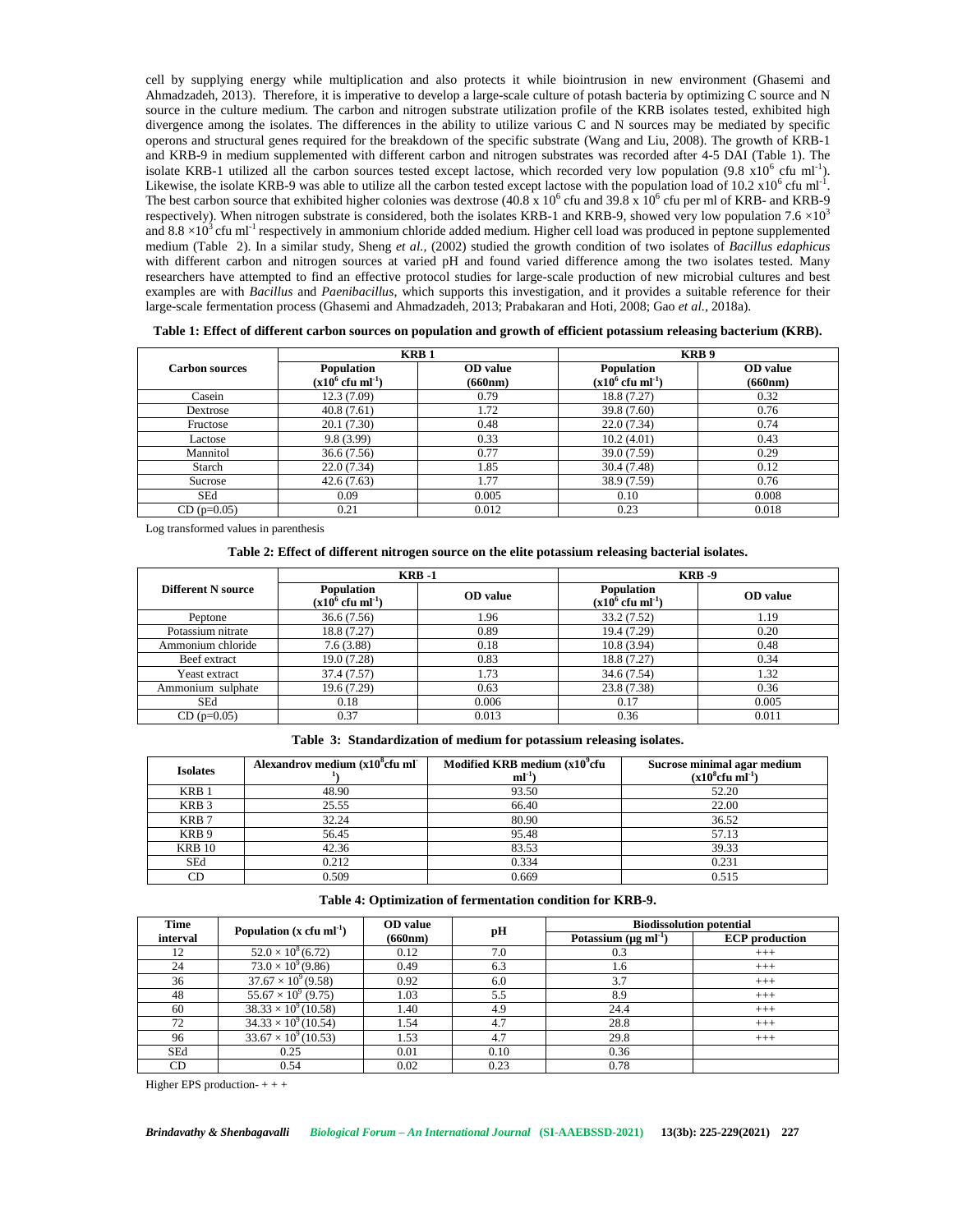#### *B. Standardization of medium for KRB isolates*

The aim of this experiment is to find the best medium for the growth of the isolate *Paenibacillus mucilaginosus* (KRB-9). Selection of an apt medium or formulation for obtaining maximum population favors for mass production technology (Jia *et al.,* 2017) and will be helpful for the dissemination of bioinoculants as biofertilizer, and further proliferation and colonization rhizosphere (Chinheya *et al.,* 2017). To select medium for production of higher cell load, the KRB-9 along with KRB-1, KRB-3, KRB-7, KRB-10 isolates were experimented. It was compared with Alexandrov's and sucrose minimal agar medium, which was commonly used for potassium solubilizing bacterium. Among the isolates tested KRB-1 and KRB-9 were on par with each other producing significantly higher population in Modified KRB medium with the population load of 93.50  $\times10^{9}$ cfu ml<sup>-1</sup> and 95.48x10 $^9$ cfu ml<sup>-1</sup> respectively (Table 4 & Fig. 1). Alexandrovs' medium had the least population than sucrose minimal agar medium. Modified KRB medium was selected as the best medium for KRB isolates for mass production. This is in accordance with the observations reported by Liu *et al.* (2006), where the population of *B. mucilaginosus* in sucrose minimal agar medium recorded higher population. Similar research was performed to study the population density of *Bacillus* strains using Alexandrovs' medium (Girgis*et al.,* 2008). Leaungvutiviroj *et al.* (2010) studied the mixed inoculum preparation for potassium solubilizing bacterium using sucrose minimal agar medium and obtained population upto  $10<sup>9</sup>$  in culture medium when added with feldspar. Whereas in contrary the newly formulated Modified KRB medium produced higher population load than with sucrose minimal agar medium.

### *C. Optimization of fermentation condition*

Optimization of fermentation condition was done to find out the suitable condition for the mass multiplication of the selected isolate. Initially the cultures were grown in small quantities in conical flasks in *invitro* conditions. For commercial scale production it has to be performed in fermenters. And the fermentation conditions should be familiar for further handling of cultures. Hence a fermentation study was carried out using KRB-9 isolates in fermenter by adopting the already optimized parameters. The amount of cell biomass, its optical density value, change in pH, polysaccharide production was analyzed at periodic. Chandra *et al.,* (2005) formulated a procedure for mass multiplication of liquid mixed culture of *F. aurantia*, *Azospirillum* and PSB and harvested maximum population and standardized the procedure. It was found that the cell load of KRB-9 (cfu ml<sup>-1</sup>) was increased with increase in incubation time and reached the maximum of  $55.7 \times 10^9$  at 48 h and there after the microbial load was found to be static but the K dissolution rate was increased linearly from 60 h (24.4 mg  $L^{-1}$ ) upto 96 h (29.8 mg  $L^{-1}$ ) with a reduction in pH at 4.7. It was noticed that the cell load was static and from the initial stage to end of the incubation period, a steady decline of the pH from 7.00 to 4.7 was noticed.

Many studies have been documented for the pH reduction and acidolysis that reduces the pH and accelerates the release of K (Cameselle *et al.,* 2003; Li Sha.*,* 2006). Their findings definitely support our study, and this might be the reason for the bio dissolution of K from the supplemented mineral source. This reduction in pH was found to be higher after the log phase may be due to the production of biodissoluting compounds by the cells in stationary phase. Metabolites secreted by microbial leads mineral corrosion, causes reduction in pH and weathering of crystal structure of minerals by chelation and by the bacterial enzyme (Sun and Zhang, 2006). Acidolysis is the main accepted mechanism of microbes weathering silicate minerals (Jongmans *et al.,* 1997;). In the present study, there exist a correlation between organic acid production, EPS acidification and pH reduction in K release.

As far as extracellular polysaccharide (EPS) production is concerned, higher score was produced from its twelfth hour and continued to be seen upto  $96<sup>th</sup>$  hour. Product of EPS extensively helps in dissolution of K. The acidic metabolite produce by the bacteria is absorbed by the EPS and forms acidic intermediate between the mineral and the cell, thereby supporting cationic release in the medium (Zhu *et al*., 2011). In a microbe-mineral study it was explained that organic acids produced are strongly absorbed by these polysaccharides and gets attached to the mineral surface. Thus, they create an acidic environment of high concentration of organic acids near the mineral that helps in release of K (Liu *et al*., (2006). In another microbe- mineral study with feldspar and B. *mucilaginous* leaching of K from feldspar had occurred, as a result of the participation of both EPS and organic acids (Girgis *et al.,* 2008). These findings are in accordance with the results of our study.

The promising cultures in *invitro* studies sometimes proves to be ineffective during larger scale mass multiplication process and further handling. So, a specific and productive protocol for scaling of bioinoculants is crucial for this hour. In this investigation maximum population was produced with dextrose and peptone as carbon and nitrogen source. When the same was implement in medium standardization, the newly formulated modified KRB medium recorded significant result. Simultaneously when these combinations were tested in fermenter, it recorded maximum population load, with production of metabolites that declined the pH of the growth medium. In this fermentation condition the KRB-9 isolate facilitated the release of K from the mineral added in the medium.

### **CONCLUSION**

Bio-intervention of novel potassium releasing bacterial strain, KRB (*Paenibacillus mucilaginosus*) with its formulations could be another alternative and viable technology to solubilize insoluble K from soil minerals into plant-available pool. It can be used efficiently as a biological source of K nutrition to plants and in maintaining soil potassium. Hence these novel medium formulations obtained at this project end, would be an efficient and a flourishing delivery system for the proposed strain, KRB-9 and victory of these new bioinoculant technology lay concrete for eco-friendly approaches in crop production and would serve as a best commercial medium for mass production.

### **REFERENCES**

Baldani, V.L.D. and Döbereiner. J. (1980). Host plant specificty in the infection of cereals with *Azospirillum*. *Soil Biol. Biochem., 12*: 433-439.

Basak, B. B and Biswas, D. R.. (2010) Influence of potassium solubilizing microorganism (*Bacillus mucilaginosus*) and waste mica on potassium uptake dynamics by sudan grass (*Sorghum vulgare* Pers.) grown under two Alfisols. *Plant Soil, 317* : 235–255.

Basak, B. B. and Biswas, D. R. (2010b). Co-inoculation of potassium solubilizing and nitrogen fixing bacteria on solubilization of waste mica and their effect on growth promotion and nutrient acquisition by a forage crop. Biol. Fertil. *Soils., 46*: 641–648.

Brahmaprakash and Sahu P. K. (2012). Biofertilizers for Sustainability. Journal of the Indian Institute of Science A Multidisciplinary Reviews Journal ISSN: 0970-4140 Coden-JIISAD VOL *92*:1.